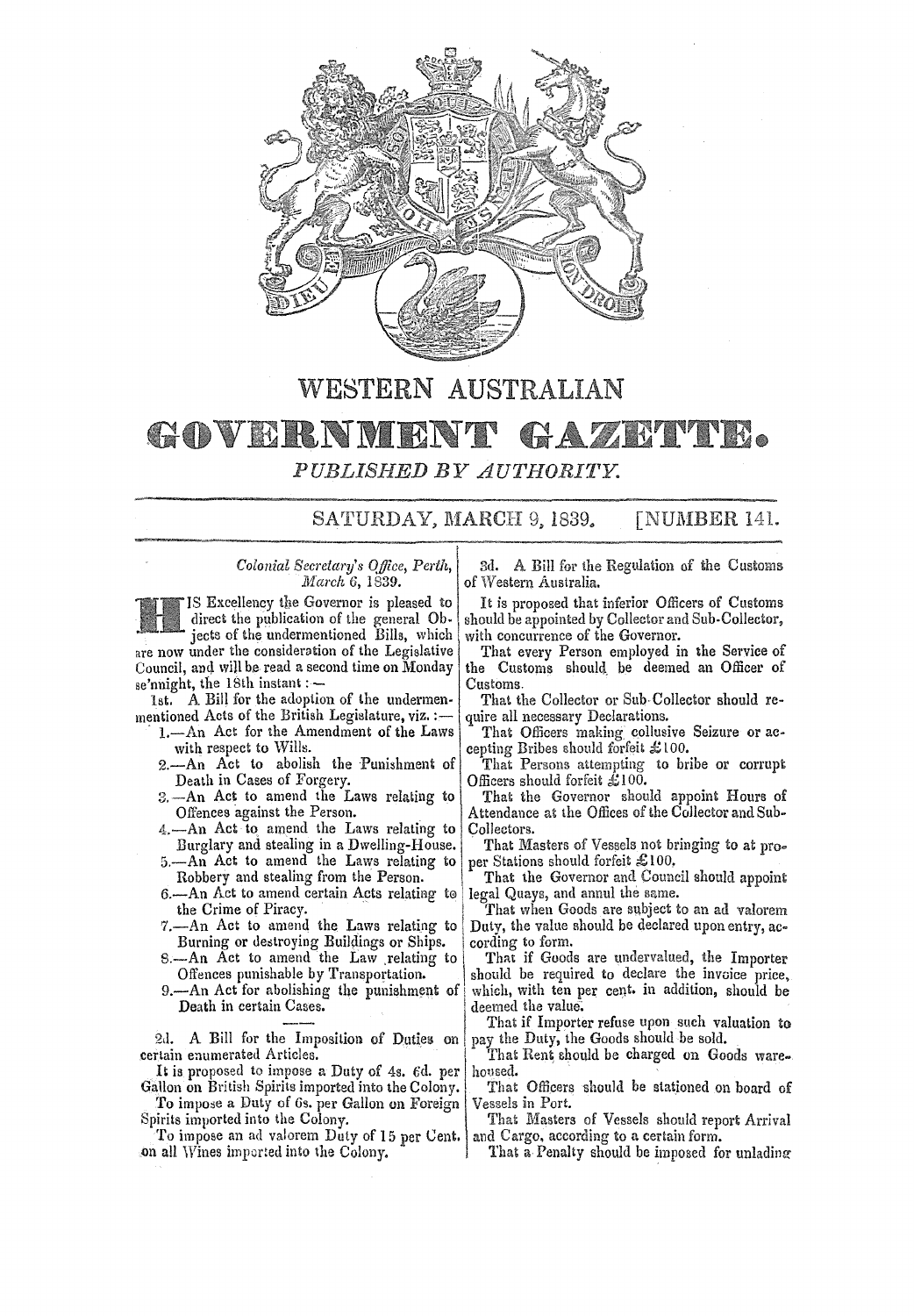making untrue report, or not answering questions to remit Formulations, to. remit Formulations, to. remit Formulations and mIt data masses.

Duty should enter the same inwards, according to a certain form. certain form.  $\begin{array}{c|c|c|c} \text{the same, should forfeit £100.} \end{array}$ <br>That Duties should be paid at the time of entry, That Persons counterfeiting

and that a Warrant for landing should be granted on entry and payment of Duties.

before entry, or at unauthorised places, or without the presence of an Officer, should be forfeited.

That all Goods subject to duty not duly entered | rants to search for ferfeited Goods.<br>d paid for (unless warehoused) within 21 days | That obstruction offered to Officers by force and paid for (unless warehoused) within 21 days That obstruction offered that and all  $\alpha$  of  $\alpha$  of  $\alpha$  in porting ship, should be landed should be deemed felony. after arrival of importing ship, should be landed should be deemed felony.<br>and conveyed to the King's Warehouse, and if That forfeited Goods seized should be delivered and conveyed to the King's Warehouse, and if That forfeited Goods seized should be delive<br>Duties thereon be not paid within three Calendar into the custody of Collector or Sub-Collectors. Duties thereon be not paid within three Calendar, months further, that the same should be sold.

That Goods subject to duty should be warehoused without immediate payment of Duties.

That Warehouses should be licensed by Collector one moiety to the use of Her Majesty, and the of Colonial Revenue.

That Owners of Licensed Warehouses should be deemed Officers of Customs.

That Owners of Licensed Warehouses should charge Rent after Rates to be fixed by Collector, That Claims to Things seized should be made<br>with the approbation of the Governor.

That the Management of Licensed Warehouses should be under the control of Collecter or Sub- That Claimants or Agents should make Oath of

Collectors of each Port.<br>That Bond should be taken upon warehousing of That J

That a fresh Bond should be taken upon a trans-<br>fer of property in warehoused Goods.

That if the Conditions of such Bond be violated,

That Importers or Proprietors fraudulently gain- ground of Seizure. ing access to Warehouse should incur a Penalty of That the Officer might tender amends.  $\pounds$ 100.

That Goods should be re-guaged or re-weighed

That the Governor might remit or return Duties than £50.<br>on Goods lost or destroyed in certain cases. That no

That Officers embezzling or wilfully wasting warehoused Goods should be guilty of a misde- aforesaid Liquors on the place of sale, unless it be

prosecute Officer to conviction, his loss should be in less quantities than one gallon, under penalty of

made good to him by the Customs.<br>That a Drawback should be allowed on exporta-<br>That exception should be made in c tion, provided that the value of Goods on which

cess to all parts, might open locks, and if any Goods | found concealed for the apparent purpose of illicit on which Duty has not been paid should be found, sale. the Ship, Vessel, Boat and Goods so concealed That no Liquors should be furnished for  $com$ should be forfeited. 3umption on the Premises on Sundays; under

Goods before report, not making such report, or That a power should be given to the Governor naking untrue report, or not answering questions to remit Forfeitures and mitigate Penalties in cer-

truly.<br> That Importer or Consignee of Goods subject to. That Persons aiding in unlawful landing of.<br> Duty should enter the same inwards, according to. Goods subject to duty, or harbouring or concealing

That Duties should be paid at the time of entry, That Persons counterfeiting or falsifying any unless the Goods subject to duty be warehoused, Document used in the Customs should be guilty of Document used in the Customs should be guilty of a misdemeanor.

entry and payment of Duties.<br>That Goods subject to duty unladen or landed to forfeiture might be seized by any Officer of to forfeiture might be seized by any Officer of<br>Customs.

That Justices of the Peace might grant War-

That Goods forfeited and condemned should be sold by public auction.

thout immediate payment of Duties. That Forfeiture and Penalties should be paid,<br>That Warehouses should be licensed by Collector one moiety to the use of Her Majesty, and the

other to the party suing and informing.<br>That Goods seized might be bailed.

That Suits should be commenced in the name of a superior Officer.

with the approbation of the Governor.  $\begin{array}{c|c|c|c|c} \text{in the Owner's name.} \end{array}$  That the Management of Licensed Warehouses That burthen of proof should be upon Claimants.

That Bond should be taken upon warehousing of That Justices of the Peace might decide Forfeit-Goods subject to duty. ures of Goods under  $\pounds 20$  value.<br>That Actions or Suits should be limited.

That Notice of Action should be given to Officers of Customs.

the Goods should be forfeited.  $\parallel$  That the Judge might certify the probable

That Samples might be taken of warehoused  $\begin{vmatrix} 4th. & A Bill to regulate the Sale of Spirituous  
and is written as  $\begin{bmatrix} 4th. & A. & Bill to regulate the Sale of Spirituous  
and is required. & \end{bmatrix}$$ and Fermented Liquors by Retail, and the Issuing of certain Licenses connected therewith.

when delivered from the warehouse.<br>
That warehoused Goods should be cleared out Liquors in a less quantity than 40 gallons after the Liquors in a less quantity than 40 gallons after the within three years from first entry, or be sold. | passing of this Bill without a License, should be That the Governor might grant further time. Subject to a Penalty of not less than  $\pounds 10$ , nor more

That no License should be obtained under this Act to authorise the consumption of any of the meanor.<br>That if Owner of Goods embezzled or wasted empowered, not being a Licensed Publican, to sell empowered, not being a Licensed Publican, to sell

That exception should be made in case of Liquors<br>sold for medicinal purposes.

drawback is claimed amounts to £50.<br>That a Bond should be given upon entry for ex-ground of suspicion, by information upon oath, That a Bond should be given upon entry for ex- ground of suspicion, by information upon oath, portation. might search unlicensed places for Liquors, &c, That Officers should board Ships and have free ac- and might condemn and sell such Liquors, if so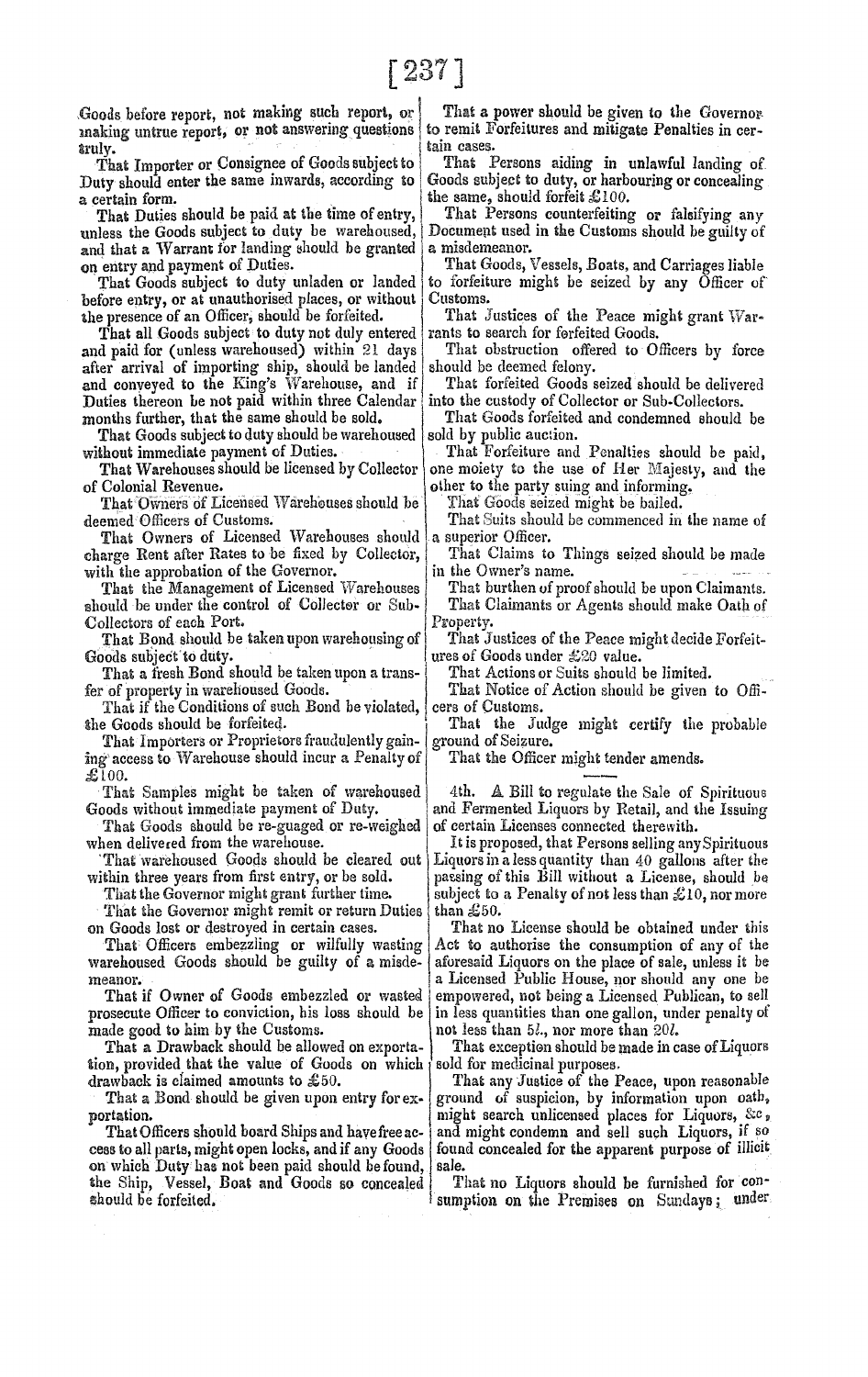penalty of not exceeding 10l., nor less than 5l.

'fhat no Liquors should be furnished to Soldiers after Roll-call, nor a Soldier harboured after Rollcall; under a penalty not exceeding 10l., nor less than 5l.

That Persons purchasing any of the said Liquors in an unlicensed House should be subject to a penalty of not less than *5l.,* nor more than *20l.* 

That no Retail License should be granted for any Gaol or House of Confinement.

That Persons introducing, or endeavouring to introduce, Liquors into any Gaol or House of Conintroduce, Liquors into any Gaol or House of Con-  $|$  5th. A Bill to enable the Inhabitants of any finement should be subject to a penalty of not less Township to assess themselves for the Improvethan 10l., nor more than 50l.<br>That exception should be made in case of Liquors

intended for the use of the Gaoler or Keeper and

That a Copy of the three preceding Clauses ants.<br>
ould be hung up in some conspicuous part of That if any three or more Trustees propose to

demand sight of such Copy, and if not shown in a in two successive Gazettes.<br>legible state, that the Gaoler or Keeper should be That none but qualified persons should be entitled legible state, that the Gaoler or Keeper should be subject to a penalty of 40s.

used for the purpose of Distillation without a respective Towns in Fee-Simple from the Crown.<br>License, under penalty not exceeding  $-L$ , nor less and Justices of the Peace resident in each Town. License, under penalty not exceeding  $-l$ , nor less

That upon information or oath, any Justice be decided by the Chairman.<br>ight grant a Warrant to search suspected places, That one Vote should be allowed for each Holdmight grant a Warrant to search suspected places, That one Vote should be allowed for each Hold-<br>and might condemn and sell such Still or Vessels so ing, but no person to have more than four Votes. and might condemn and sell such Still or Vessels so

That Licenses should be issued by the Collector  $|$  vote.<br>Revenue, according to prescribed form, and for  $|$  That distinct statements should be submitted to of Revenue, according to prescribed form, and for  $\vert$  That distinct statements should be submitted to every License to be granted to a Publican at Perth, the Meeting of the nature and extent of the work every License to be granted to a Publican at Perth, the Meeting of the nature and extent of the work<br>Fremantle, or Albany, or within three miles, the proposed, and that the Chairman should take the Fremantle, or Albany, or within three miles, the proposed, and that the Chairman should take the sum or  $25l$ , at Guildford, or within two miles, the sense of the Meeting. If two-thirds concur, the sum or 25*l*.; at Guildford, or within two miles, the sense of the Meeting. If two-thirds concur, the sum of 20*l*.; at Augusta, or within two miles, the Chairman to notify the same to the Colonial Secrepounds; and for every License to a Person, not given, that the same should be carried into execu-<br>being a Publican, to retail in any part of the Colony, tion under this Act. being a Publican, to retail in any part of the Colony, in under this Act.<br>the sum of  $10l$ , and for every License to manu-<br>That every Allotment should be liable to the the sum of 10*l.*; and for every License to manu-<br>facture distilled Spirits, the sum of 10*l.* And this same amount of Assessment. Provided that if the facture distilled Spirits, the sum of  $10l$ . And this same amount of Assessment. Provided that if the Act shall not affect Licenses granted for the current Allotment be subdivided, then subdivision only Act shall not affect Licenses granted for the current year. should be subject to a proportion.<br>That Licenses should be countersigned by Auditor That the Assessment should be

That Licenses should bear date on the 1st of

That power should be given to the Collector of Revenue to transfer Licenses.

to remit any portion of the Price of a License granted for a broken period of a year.

made in a summary way by any two Justices of the

Orders and Convictions by distress and sale, or im- | two Rates should remain unpaid, then we are Allotted to the Allotted to the Crown. prisonment not exceeding six Calendar months.

That all Informations under this Act should be laid within six Calendar months after commission of Offence.

That Justices sitting at the hearing of any Information should decide what is, under the circum-

stances of each case, a Retailing without a License. That burthen of proof of License should lie upon Defendant.

That there should be a power of Appeal to Quarter Sessions, and that security should be given for Costs of Appeal by Appellant.

That reservation should be made of the Sums paid for Licenses to the use of the Crown, and of all Penalties in equal moieties to the Crown and the Informer.

Township to assess themselves for the Improve-<br>ment of the Town.

It is proposed to provide a mode by which funds<br>applicable to the improvement of Towns may be his family.<br>That a Copy of the three preceding Clauses ants.<br>Interval contribution from the Inhabit-

should be hung up in some conspicuous part of  $\vert$  That if any three or more Trustees propose to .every Gaol or House of Confinement. levy a Rate, the Chairman should convene a Meet-That any Justice of the Peace might at any time  $\lfloor \log \text{ of the Trustees, of which notice should be given}$ <br>mand sight of such Copy, and if not shown in a  $\lfloor \text{ in two successive Gazettes.} \rfloor$ 

bject to a penalty of  $40s$ .<br>That no Still or other Vessel should be kept or  $\vert$  of Allotments, or portions of Allotment, in the of Allotments, or portions of Allotment, in the respective Towns in Fee-Simple from the Crown.

than  $\overline{-l}$ .<br>That upon information or oath, any Justice be decided by the Chairman.

**employed.** That Proxies and Agents should be allowed to reflect to the state of the state of the state of the state of the state of the state of the state of the state of the state of the state of the state of the state o

sum of 20l.; at Augusta, or within two miles, the Chairman to notify the same to the Colonial Secre-<br>sum of 10l.; at any other place, the sum of ten | tary, and if sanction of the Governor in Council be

That Licenses should be countersigned by Auditor That the Assessment should be collected in man-<br>of Public Accounts. ner prescribed under the direction of the Chairman<br>and Directors.

January, and be in force for one year.<br>That Occupiers of Allotments should be charge-<br>That nower should be given to the Collector of able with Rates.

venue to transfer Licenses.<br>That power should be invested in the Governor chargeable, and parties paying might recover chargeable, and parties paying might recover against former parties rated.

That if Allotment be unoccupied, application<br>should be made to the Owner or Agent, and return That all Convictions under this Act should be should be made to the Owner or Agent, and return ade in a summary way by any two Justices of the should be made of Allotments for which Rates re-Peace. main unpaid: if not in Fee-Simple, then Title That Justices of Peace should enforce their should be withheld until the amount be paid. If That Justices of Peace should enforce their should be withheld until the amount be paid. If  $r$  rears and Convictions by distress and sale, or im- two Rates should remain unpaid, then the Allot-

> 6th. A Bill for appointing and authorising certain Persons to be Commissioners and to act as Guardians to Emigrants, being minors, sent to this Colony from the United Kingdom by a Society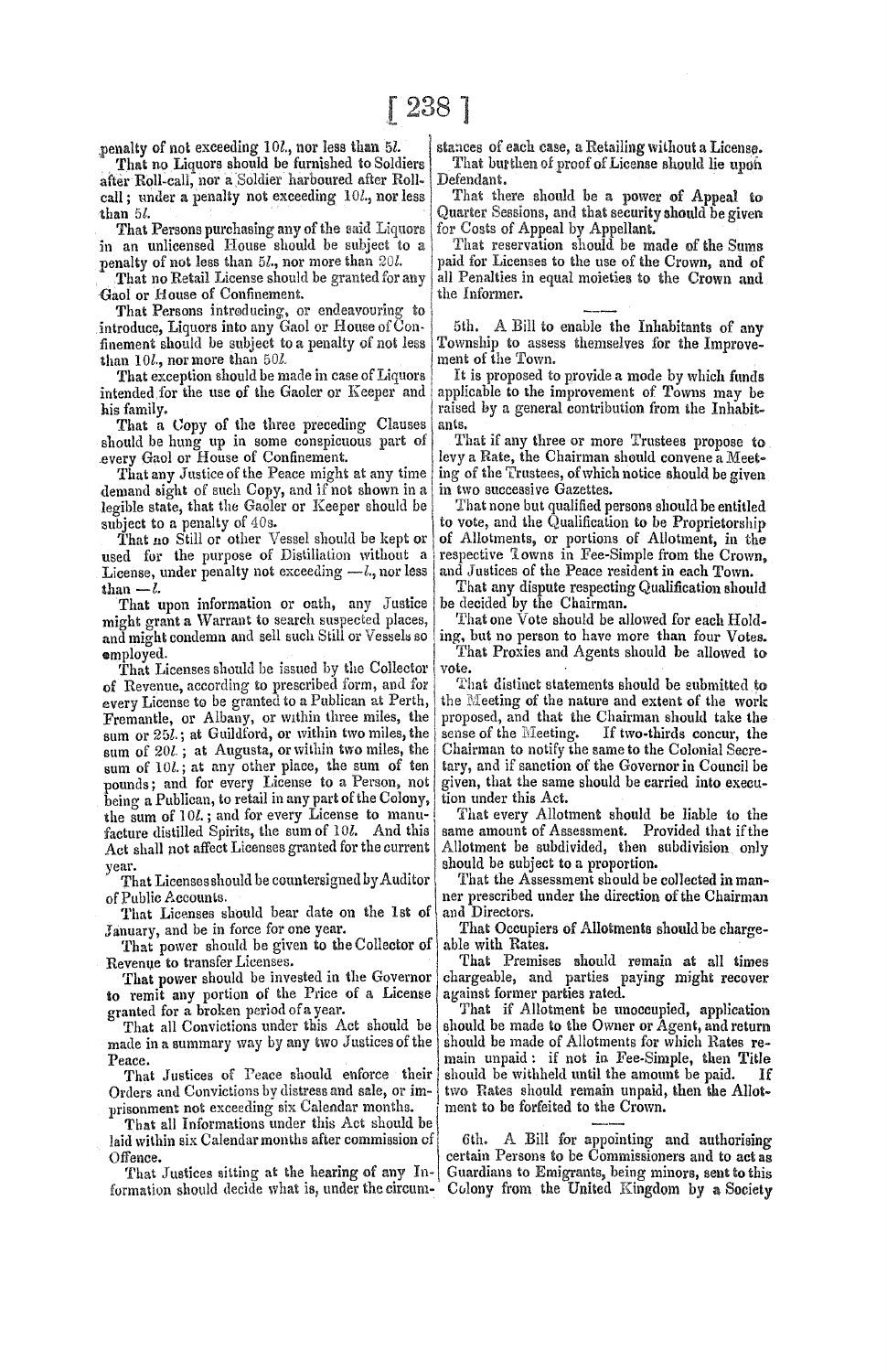known by the style of "The Childrens' Friend Society."

It is proposed to appoint Guardians of Juvenile Emigrants, and

That certain persons, to be named in the Bill, should be appointed Commissioners for the Guardianship of Juvenile Emigrants j any three of whom, with their Secretary, should form a quorum.

That the Commissioners should not receive any Children unless the list signed by the Secretary be transmitted, specifying names, ages, and parentage.

That the Commissioners should bind the Children as Apprentices till the age of 21, or Marriage in the case of Females, and to execute Indentures.

That any Sum stipulated to be paid should be recoverable as Servant's Wages before any Justice of the Peace.

That the Commissioners should enforce the Indentures, and any one refusing to fulfil the covenants of Indenture should be subject to action, and to pay such Damages and Costs as Court will allow. That the Action should be brought in the name of the Commissioners, without specifying names of individuals, and that any Deed might be signed in **ENDERS** will be received for the under-<br>the name of the Commissioners by person duly ap **ENDERS** will be received for the under-

That vacancy should be filled on death, resigna- the Chairman of the General Space of the General Left at the Bank :-

That Commissioners should not be liable for

That Commissioners might hire Apartments, &c., and appoint necessary Officers. Also, for repairing the breaches and increasing

PETER BROWN, Colonial Secretary.

*Colonial Secretary's Qfice, Perth,*  $March$  **W. L. BROCKMAN, Chairman.** *March 7*, 1839. *Commissariat Qfice, Perth,**Commissariat Qfice, Perth,**Commissariat Q. Commissariat Q. Commissariat Q. Algenting* 

**ENDERS** in Triplicate only will be received<br>at this Office up to the afternoon of Mon-<br>at this Office up to the afternoon of Mon-<br>and *EALED* Tenders in Triplicate (marked

on the day following, at the hour of One o'Clock,  $\sum_{o'Clock}$  on Wednesday, the 20th instant, for the supply of the undermentioned Articles, viz. :\_ ' *Ifrom such person or persons who may be* 

3 Ledge Doors and Frames

<1 Window Sashes and Frames

300 feet I-Inch Board

50 feet 8 bv 3-Inch Board 120 feet 5 by  $2\frac{1}{2}$  Ditto, 15 ft. 6 in. in lengths 1000 Batten Nails

200 Two-shilling Nails

1 Lock

3 pair  $\times$  Garnets

3 Bolts and Screws

The whole to be delivered, free of expense to the Covernment, at the Wharf of the Whaling Com-<br>pany, Fremantle.

and workmanship, application to be made to the Superintendent of Works.

#### *Colonial Secretary's Office, Perth. March* 6, 1839.

### SURRENDER OF LAND.

HE undermentioned Applications for the surrender of Land having been received in

conformity with the Public Notice issued from this Office on the 29th September, 1837. His Excellency has been pleased to direct the publication of the same, with a view of affording interested Parties an opportunity of stating their objections to such Surrenders being made, viz. :-

J. L. Morley. 4,022 Acres of Land, forming portion of Location No. 10, Plantagenet, containmg 7,533 acres.

James Drummond. 900 Acres of a Location on the right bank of the Swan River formerly assigned to James Birkett, and containing 1000 acres.

*By His Rrcellency'sc011lmand,* 

PETER BROWN, *Colonial Secreiary.* 

#### PERTH FLATS.

the name of the Commissioners by person duly ap<br>pointed. instant, at 12 o'Clock, to be addressed to<br>That vacancy should be filled on death resigna-<br>the Chairman of the General Road Trust, and

tion, or absence from the Colony of any Commis- left at the Bank :---<br>sioner. For making a Wattled Fence over the Perth<br>That Cammissioners should not be liable for Flats, to be backed by Stuff thrown from the Boat Expenses. Channel, which is to be sufficiently deepened to<br>That Commissioners might hire Apartments.  $g_{\text{rc}}$  admit of a free passage for Boats at low water.

*By His Excellencys command,*  $By$  His Excellencys command, the dimensions of the Dyke near the Canal, so as

Further particulars may be known on application<br>Colonial Secretary's Office, Perth, to Mr. Trigg.<br>W. L. BROCKMAN, Chairman.

day se'nnight, and taken into consideration **EALED Tenders** for Flour) will be received until 12 to supply for the use of Her Majesty's Service, (5)<br>Five Tons of good 20 per Cent. Flour. Samples  $Five\c{Tons}$  o/ good 20 per Cent. Flour. to be sent with the Tenders, and the Parties tend-<sup>1</sup> ing 200 50 required to find the gest of the cient Sureties for the due performance of the tract. ering will be required to find tmo good and suffitract.<br>JOHN LEWIS,

*Assistant Commissary General.* 

Commissariat Office, Perth, *February* 21, 1839.

#### ${F}$ RESH  ${M}$ EAT.

The whole to be delivered, free of expense to the<br>
Covernment, at the Wharf of the Whaling Com-<br>
pany, Fremantle.<br>
For further particulars as to description of Timber<br>
and workmanship, application to be made to the<br>
March By His Excellency's command, Meat *(Mutton or Beef)* for the use *March*, at 12 o'Clock, from such person or persons as may be willing to contract to supply Fresh Py His Excellency's command,<br>PETER BROWN, Colonial Secretory ty's Troops for three months certain, from the